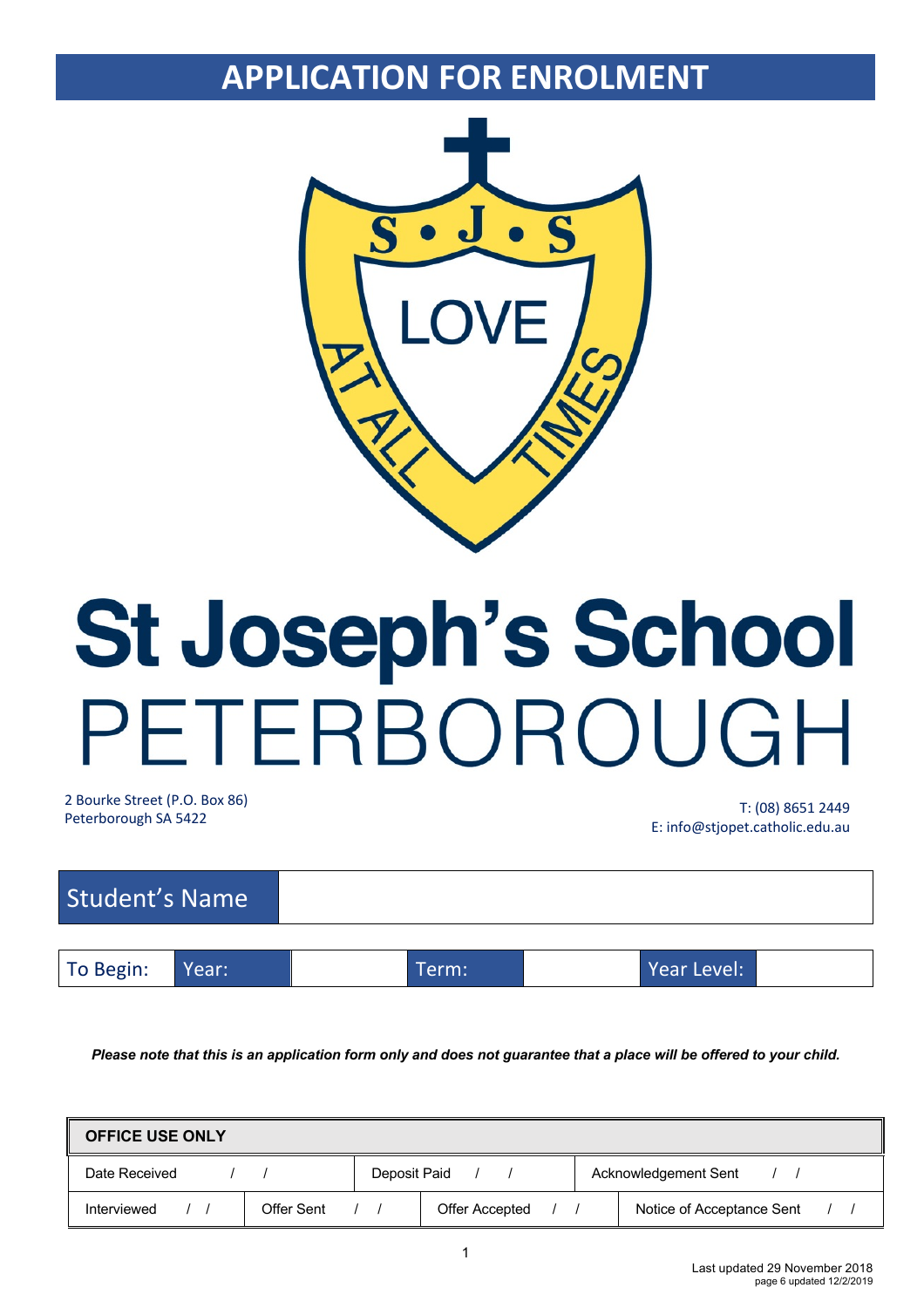| <b>STUDENT DETAIL</b>                                         |                               |                |                             |                 |             |  |  |
|---------------------------------------------------------------|-------------------------------|----------------|-----------------------------|-----------------|-------------|--|--|
| Family Name:                                                  |                               | Given Name/s:  |                             |                 |             |  |  |
| Male / Female<br>/ Unspecified<br>(Circle)                    | Birth Date:                   | Beginning Date | Year:                       | Term:           | Year Level: |  |  |
| Address:                                                      |                               |                |                             |                 | Postcode:   |  |  |
| Main Language:                                                | Main Language Spoken at Home: |                |                             |                 |             |  |  |
|                                                               |                               |                |                             | Yes, Aboriginal |             |  |  |
| Is your child of Aboriginal or Torres Strait Islander Origin? | No                            |                | Yes, Torres Strait Islander | $\mathbf{L}$    |             |  |  |
|                                                               |                               |                |                             | Yes. Both       |             |  |  |

## **Background**

| Country of Birth:                             | Arrival date in Australia, if born overseas:    |  |  |  |  |  |
|-----------------------------------------------|-------------------------------------------------|--|--|--|--|--|
| Nationality:                                  | Visa (if not Australian citizen):<br>Visa Type: |  |  |  |  |  |
| Year first enrolled in a school in Australia: | Visa Number:<br>Date Granted:<br>Expiry Date:   |  |  |  |  |  |

## **Education**

| <b>Current School</b> |                                                                                                                          | <b>Current Year Level</b> |  |  |    |  |  |
|-----------------------|--------------------------------------------------------------------------------------------------------------------------|---------------------------|--|--|----|--|--|
|                       | Previous Schools and Pre-schools (include Kindergarten up to present time) (Attach separate sheet for more, if required) |                           |  |  |    |  |  |
|                       |                                                                                                                          | From                      |  |  | to |  |  |
| 2                     |                                                                                                                          | From                      |  |  | to |  |  |
| 3                     |                                                                                                                          | From                      |  |  | to |  |  |
| 4                     |                                                                                                                          | From                      |  |  | to |  |  |

# **Religious**

| Religion          |        |      | Present Parish of Worship |               |      |
|-------------------|--------|------|---------------------------|---------------|------|
| <b>Sacraments</b> | Parish | Year | <b>Sacraments</b>         | <b>Parish</b> | Year |
| <b>Baptism</b>    |        |      | Reconciliation            |               |      |
| Confirmation      |        |      | Eucharist                 |               |      |

| <b>FAMILY DETAILS</b>                                    | <b>Parent 1/Guardian 1</b>                                      | <b>Parent 2/Guardian 2</b>                                         |
|----------------------------------------------------------|-----------------------------------------------------------------|--------------------------------------------------------------------|
| Title                                                    |                                                                 |                                                                    |
|                                                          |                                                                 |                                                                    |
| <b>Family Name</b>                                       |                                                                 |                                                                    |
| <b>Given Name</b>                                        |                                                                 |                                                                    |
| Date of Birth                                            |                                                                 |                                                                    |
| Occupation                                               |                                                                 |                                                                    |
| Occupation Group (refer list, page 7)                    | $\Box$ 2<br>$\Box$<br>$\Box$ 3<br>$\Box$ 4<br>8<br>$\lceil$   1 | $\Box$ 3<br>$\Box$ 1<br>$\Box$ 2<br>$\perp$<br>8<br>$\overline{4}$ |
| Employer                                                 |                                                                 |                                                                    |
| If not employed, do you receive a<br>government benefit? | $\Box$ Yes<br>$\Box$ No                                         | $\Box$ Yes<br>$\square$ No                                         |
| Home/Work<br><b>Contact Details</b>                      | H<br>W                                                          | W<br>H                                                             |
| Mobile                                                   |                                                                 |                                                                    |
| Email                                                    |                                                                 |                                                                    |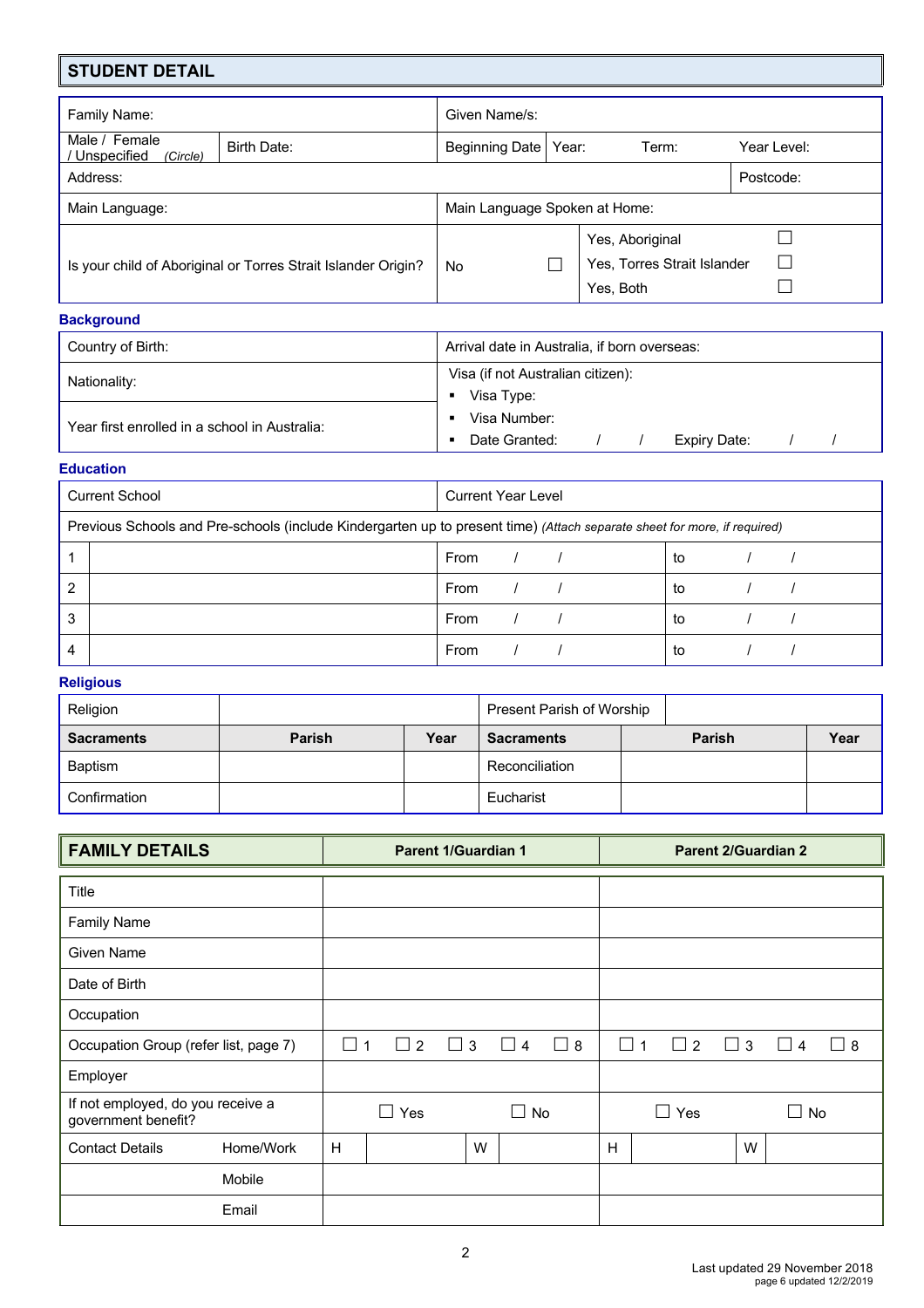| <b>FAMILY DETAILS (continued)</b>                                                                                                                 | <b>Parent 1/Guardian 1</b>                             | <b>Parent 2/Guardian 2</b>                                 |  |  |
|---------------------------------------------------------------------------------------------------------------------------------------------------|--------------------------------------------------------|------------------------------------------------------------|--|--|
| <b>Residential Address</b>                                                                                                                        |                                                        |                                                            |  |  |
|                                                                                                                                                   |                                                        |                                                            |  |  |
| Postal Address (if different)                                                                                                                     |                                                        |                                                            |  |  |
|                                                                                                                                                   |                                                        |                                                            |  |  |
| Relationship to child<br>Father/Mother/Foster/Step/Grandparent etc.                                                                               |                                                        |                                                            |  |  |
|                                                                                                                                                   | Yes, full time                                         | $\mathsf{L}$<br>Yes, full time                             |  |  |
| Child Resides with                                                                                                                                | Yes, part time                                         | Yes, part time                                             |  |  |
|                                                                                                                                                   | No                                                     | <b>No</b>                                                  |  |  |
| Family Court or other relevant Court Order/Intervention Order or Parenting Plan?<br>(if Yes, a copy of the order is to be provided to the school) |                                                        | $\Box$ Yes<br>$\Box$ No                                    |  |  |
| <b>Religious and Background</b>                                                                                                                   |                                                        |                                                            |  |  |
| Religion                                                                                                                                          |                                                        |                                                            |  |  |
| Main Language Spoken at Home                                                                                                                      |                                                        |                                                            |  |  |
| Country of Birth                                                                                                                                  |                                                        |                                                            |  |  |
| Cultural Background                                                                                                                               |                                                        |                                                            |  |  |
| Arrival date in Australia (if applicable)                                                                                                         |                                                        |                                                            |  |  |
|                                                                                                                                                   | Australian citizen                                     | Australian citizen                                         |  |  |
| <b>Residential Status</b>                                                                                                                         | Permanent resident                                     | Permanent resident                                         |  |  |
|                                                                                                                                                   | Temporary resident                                     | Temporary resident                                         |  |  |
|                                                                                                                                                   | Visa Type:<br>٠                                        | Visa Type:<br>٠                                            |  |  |
| Visa (if not an Australian Citizen)                                                                                                               | Visa Number:<br>٠                                      | Visa Number:<br>٠                                          |  |  |
|                                                                                                                                                   | Date Granted:<br>$\prime$<br><b>Expiry Date:</b><br>٠  | Date Granted:<br>$\prime$<br>٠<br><b>Expiry Date:</b><br>٠ |  |  |
| <b>Highest School Year Completed</b><br>(Circle one)                                                                                              | Year<br>12<br>11<br>10<br>9 or below                   | Year<br>12<br>11<br>10<br>9 or below                       |  |  |
|                                                                                                                                                   | Bachelor's degree or above<br>$\Box$                   | $\Box$<br>Bachelor's degree or above                       |  |  |
|                                                                                                                                                   | $\Box$<br>Advanced Diploma / Diploma                   | $\Box$<br>Advanced Diploma / Diploma                       |  |  |
| Non-school (tertiary) qualifications                                                                                                              | Certificate I to IV (including trade<br>$\Box$         | Certificate I to IV (including trade<br>$\Box$             |  |  |
|                                                                                                                                                   | certificate)<br>No non-school qualifications<br>$\Box$ | certificate)<br>No non-school qualifications<br>$\Box$     |  |  |
|                                                                                                                                                   |                                                        |                                                            |  |  |
| Are you an old scholar?                                                                                                                           | $\Box$ No<br>$\Box$ Yes                                | $\Box$ No<br>$\Box$ Yes                                    |  |  |
|                                                                                                                                                   | Years Attended: _________ to ________                  | Years Attended: _________ to _________                     |  |  |

# **Other Students**

| Have you previously had a student at this school?<br>If yes, please indicate the names and dates attended. |     |                   | $\overline{\phantom{0}}$<br>Yes<br>$\Box$ | <b>No</b>  |
|------------------------------------------------------------------------------------------------------------|-----|-------------------|-------------------------------------------|------------|
| Other school age children in the family                                                                    |     |                   |                                           |            |
| Name                                                                                                       | M/F | <b>Birth Date</b> | School attending                          | Year level |
|                                                                                                            |     |                   |                                           |            |
|                                                                                                            |     |                   |                                           |            |
|                                                                                                            |     |                   |                                           |            |
|                                                                                                            |     |                   |                                           |            |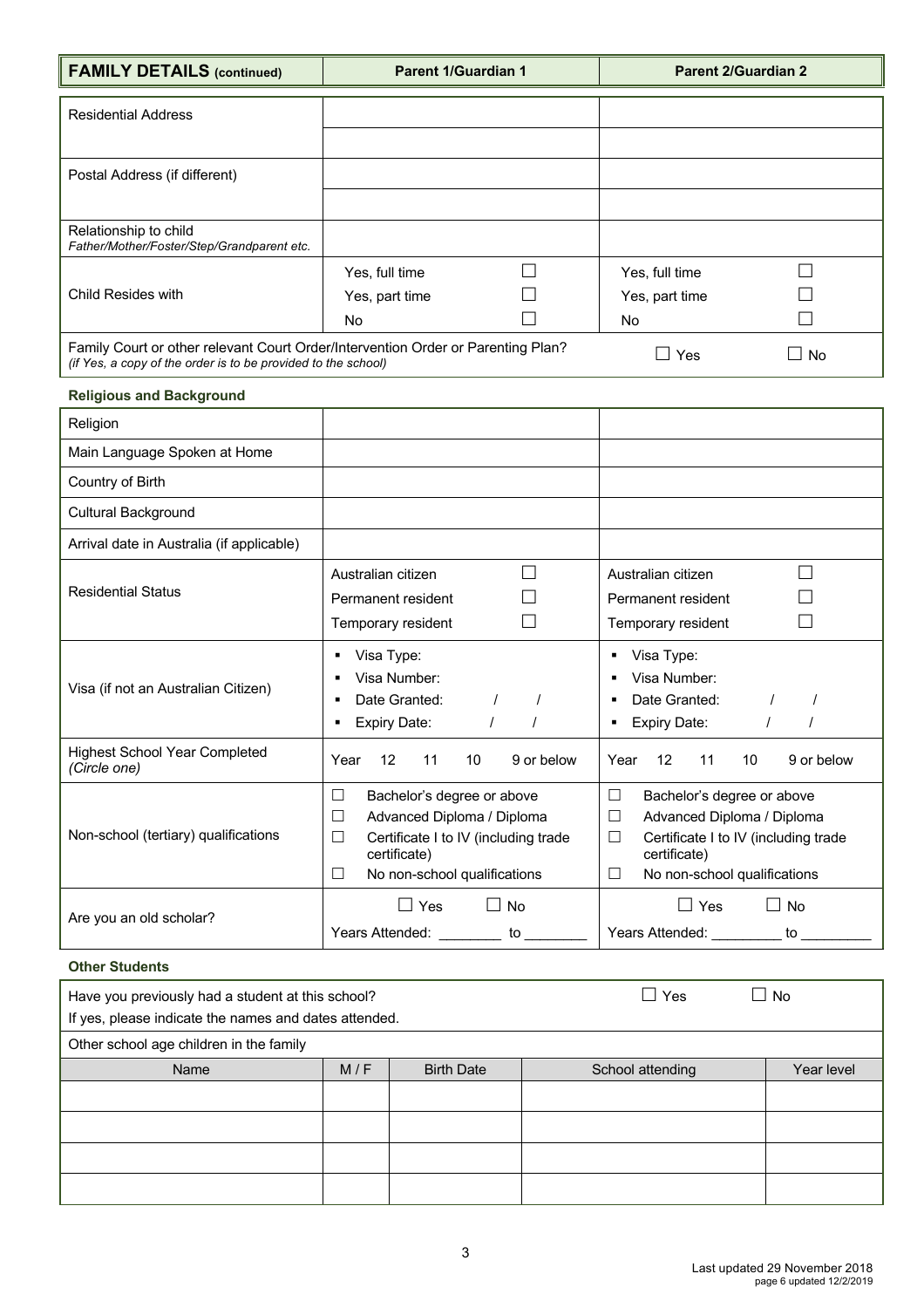# **ADDITIONAL NEEDS AND CONSIDERATIONS FOR STUDENTS**

The following questions are to assist us in facilitating the smooth transition of students into the school setting. If you answer **Yes** to any of the questions, please provide details, using attachments if necessary.

| a)               | Does your child have any learning needs?                                                                                                                                                          | l Yes<br>$\mathsf{L}$ | <b>No</b><br>$\perp$      |
|------------------|---------------------------------------------------------------------------------------------------------------------------------------------------------------------------------------------------|-----------------------|---------------------------|
| b)               | Has your child attended any specialised agencies, special schools, units or centres?                                                                                                              | Yes<br>$\mathbf{I}$   | $\perp$<br><b>No</b>      |
| C)               | Has your child been assessed by a specialist service (e.g. speech pathologist, occupational therapist,<br>psychiatrist, psychologist, audiologist, optometrist or other specialist clinic/service | Yes                   | $\mathsf{L}$<br><b>No</b> |
| d)               | Does your child have any special needs or considerations? (e.g. disabilities, allergies, restrictions on<br>physical activity)                                                                    | Yes<br>$\mathsf{L}$   | <b>No</b><br>$\perp$      |
| e)               | Does your child require any special provisions to be made by the school? (e.g. medication, disabled<br>access etc.)                                                                               | Yes<br>$\mathsf{L}$   | <b>No</b><br>$\mathsf{L}$ |
| f)               | Does your child have any infectious diseases?                                                                                                                                                     | Yes<br>$\mathbf{I}$   | <b>No</b><br>$\perp$      |
| $\mathfrak{g}$ ) | Has your child ever been suspended from school, expelled or refused admission to another school?                                                                                                  | Yes                   | $\mathsf{L}$<br><b>No</b> |
| h)               | Does your child have any special achievements, talents?                                                                                                                                           | Yes                   | $\perp$<br><b>No</b>      |
| i)               | Is there any other information that the school should be aware of in order to meet your child's<br>educational needs                                                                              | Yes                   | $\Box$<br><b>No</b>       |

# **OTHER INFORMATION**

|                             | Please bring a copy of the following documents (as applicable) to your interview          |  |  |  |  |  |
|-----------------------------|-------------------------------------------------------------------------------------------|--|--|--|--|--|
| $\Box$                      | A copy of the birth certificate (or extract) (or current passport)                        |  |  |  |  |  |
| $\mathcal{L}_{\mathcal{A}}$ | Latest school report and/or reference from previous schools (as applicable)               |  |  |  |  |  |
| L                           | Copies of any national tests results (e.g. NAPLAN), where available                       |  |  |  |  |  |
| $\Box$                      | Baptismal certificate                                                                     |  |  |  |  |  |
| $\Box$                      | Any Court order, Parenting Plan or related information affecting your child               |  |  |  |  |  |
| $\overline{\phantom{a}}$    | Documentation relating to special needs (any reports, action plans, assessments, etc)     |  |  |  |  |  |
|                             | A copy of the Visa details (if the child is not an Australian citizen)                    |  |  |  |  |  |
|                             | Letter of support/reference from your Parish Priest / Minister of Religion                |  |  |  |  |  |
|                             | Please explain your reasons for choosing this Catholic school for your child's education: |  |  |  |  |  |
|                             |                                                                                           |  |  |  |  |  |
|                             |                                                                                           |  |  |  |  |  |
|                             |                                                                                           |  |  |  |  |  |
|                             |                                                                                           |  |  |  |  |  |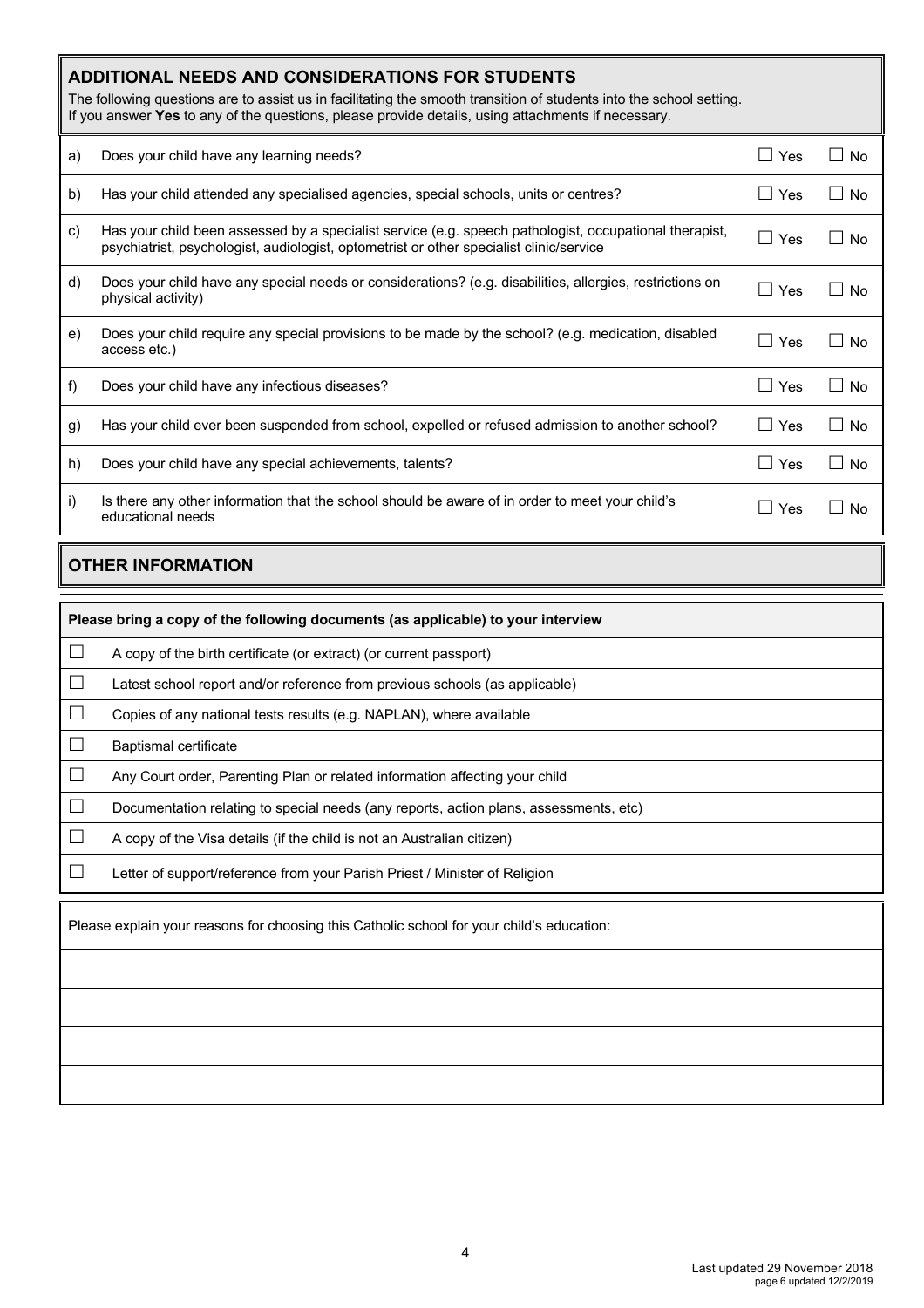# **RELEASE OF INFORMATION AND PRIVACY INFORMATION**

- 1. The School collects personal information, including sensitive information about pupils and parents or guardians, before and during the course of a pupil's enrolment at the School. This may be in writing or in the course of conversations. The primary purpose of collecting this information is to enable the School to provide schooling to pupils enrolled at the school, exercise its duty of care, and perform necessary associated administrative activities, which will enable pupils to take part in all the activities of the School.
- 2. Some of the information we collect is to satisfy the School's legal obligations, particularly to enable the School to discharge its duty of care.
- 3. Laws governing or relating to the operation of a school require certain information to be collected and disclosed. These include relevant Education Acts, and Public Health [and Child Protection]\* laws.
- 4. Health information about pupils is sensitive information within the terms of the Australian Privacy Principles (**APPs**) under the *Privacy Act 1988*. We may ask you to provide medical reports about pupils from time to time.
- 5. The School may disclose personal and sensitive information for educational, administrative and support purposes. This may include to: other schools and teachers at those schools; government departments (including for policy and funding purposes); the Catholic Education Office, the South Australian Commission for Catholic Schools, the School's local parish and diocese, other related church agencies/entities, and Schools within other Dioceses; medical practitioners; people providing educational, support and health services to the School, including specialist visiting teachers, sports coaches, volunteers, and counsellors; providers of learning and assessment tools; assessment and educational authorities, including the Australian Curriculum, Assessment and Reporting Authority (ACARA) and NAPLAN Test Administration Authorities (who will disclose it to the entity that manages the online platform for NAPLAN); people providing administrative and financial services to the School; anyone you authorise the School to disclose information to; and anyone to whom the School is required or authorised to disclose the information to by law, including child protection laws.
- 6. From time to time, the school may be required to communicate to parents that personal information has been requested by the Commonwealth and State Governments and the Catholic Education Office.
- 7. The school may disclose personal information (your name and address) to another Catholic school who may wish to provide you with information to assist you in choosing another Catholic school.
- 8. Personal information collected from pupils is regularly disclosed to their parents or guardians.
- 9. The School may use online or 'cloud' service providers to store personal information and to provide services to the School that involve the use of personal information, such as services relating to email, instant messaging and education and assessment applications. Some limited personal information may also be provided to these service providers to enable them to authenticate users that access their services. This personal information may reside on a cloud service provider's servers which may be situated outside Australia. Further information about the School's use of on online or 'cloud' service providers is contained in the School's Privacy Statement.
- 10. The School's Privacy Statement, accessible on the School's website, sets out how parents or pupils may seek access to and correction of their personal information which the School has collected and holds. However, access may be refused in certain circumstances such as where access would have an unreasonable impact on the privacy of others, where access may result in a breach of the School's duty of care to the pupil, or where pupils have provided information in confidence. Any refusal will be notified in writing with reasons if appropriate.
- 11. The School's Privacy Statement also sets out how parents and pupils can make a complaint about a breach of the APPs and how the complaint will be handled.
- 12. The School may engage in fundraising activities. Information received from you may be used to make an appeal to you. [It may also be disclosed to organisations that assist in the School's fundraising activities solely for that purpose.] We will not disclose your personal information to third parties for their own marketing purposes without your consent.
- 13. On occasions information such as academic and sporting achievements, pupil activities and similar news is published in School newsletters and magazines, on our intranet and on our website. This may include photographs and videos of pupil activities such as sporting events, school camps and school excursions. The School will obtain permissions from the pupil's parent or guardian (and from the student if appropriate) if we would like to include such photographs or videos [or other identifying material] in our promotional material or otherwise make this material available to the public such as on the internet.
- 14. We may include pupils' and pupils' parents' contact details in a class list and School directory.
- 15. If you provide the School with the personal information of others, such as doctors or emergency contacts, we encourage you to inform them that you are disclosing that information to the School and why.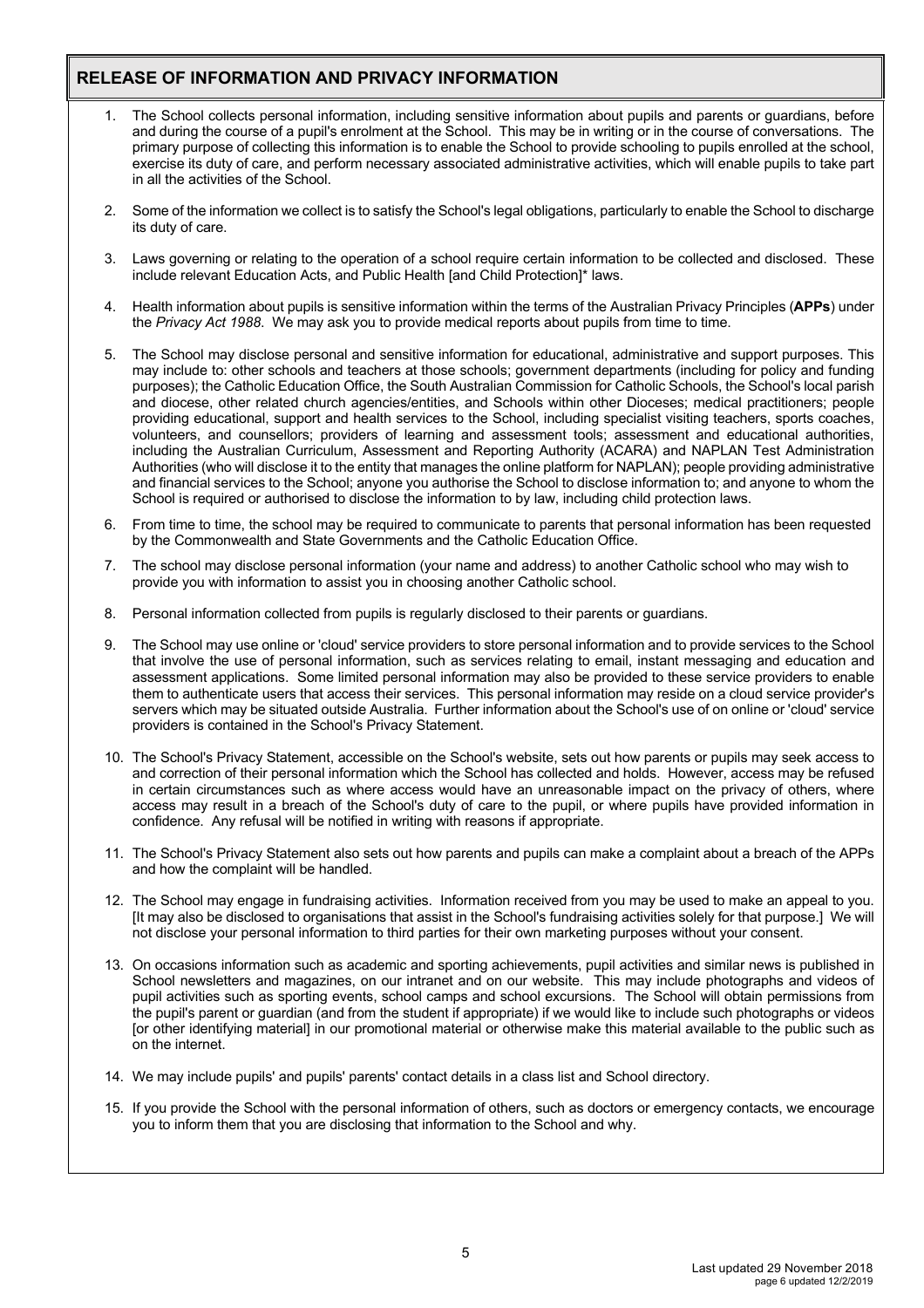# **PARENT/GUARDIAN DECLARATION**

| In applying to enrol my /our child at this school, I/we accept that s/he will be educated in the Catholic faith within a Christian |
|------------------------------------------------------------------------------------------------------------------------------------|
| educational environment.                                                                                                           |

- 2. I/we accept that support of school staff and cooperation concerning school activities is essential.
- 3. I/we accept that I/we will abide by school policies as amended from time to time.
- 4. I/we accept that participation in camps is compulsory and that membership in school sporting teams takes priority over competing sporting interests.
- 5. I/we accept that the school reserves the right to suspend or expel a student for serious or continued breaches of school rules, regulations and/or policies, including conduct that brings into disrepute the good name and reputation of the School.
- 6. I/we accept the standards the school sets regarding grooming, uniform and personal presentation.
- 7. I/we accept responsibility for the payment of tuition fees and other costs associated with the education of my/our child as determined and amended from time to time by the school (except where exemptions/remissions have been sought and granted).
- 8. I/we accept that the school does not accept liability for damage or loss of any personal possessions of students and that insurance for my/our child's personal possessions is my/our responsibility.
- 9. I/we consent to the school obtaining information about my/our child, where necessary, from previous schools or agencies/professionals.
- 10. I/we consent to my/our basic family details (name, email address and telephone number) being revealed to: State Dental Clinic and to other Catholic schools who may wish to provide me/us with information to assist in choosing another Catholic school.
- 11. I/we consent to my/our personal details (contact name, telephone number, address) being disclosed for pastoral support and Thanksgiving campaigns to the Parish in which I/we reside.
- 12. I/we declare that all of the information provided in this application is, to the best of my/our knowledge, true and accurate.
- 13. I/we acknowledge and, if my/our application is successful, accept and agree to all of the above terms and conditions (clauses 1-12)

Parent/Guardian (signature) \_\_\_\_\_\_\_\_\_\_\_\_\_\_\_\_\_\_\_\_\_\_\_\_\_\_\_ Date: \_\_\_\_\_\_\_\_\_\_\_\_\_\_\_\_\_\_

Parent/Guardian (signature) example and Date:

**PLEASE NOTE:** In due course, you will be contacted regarding your application for enrolment. If you accept an offer of enrolment, the terms and conditions detailed in this *Application for Enrolment* are incorporated in the Enrolment Contract.